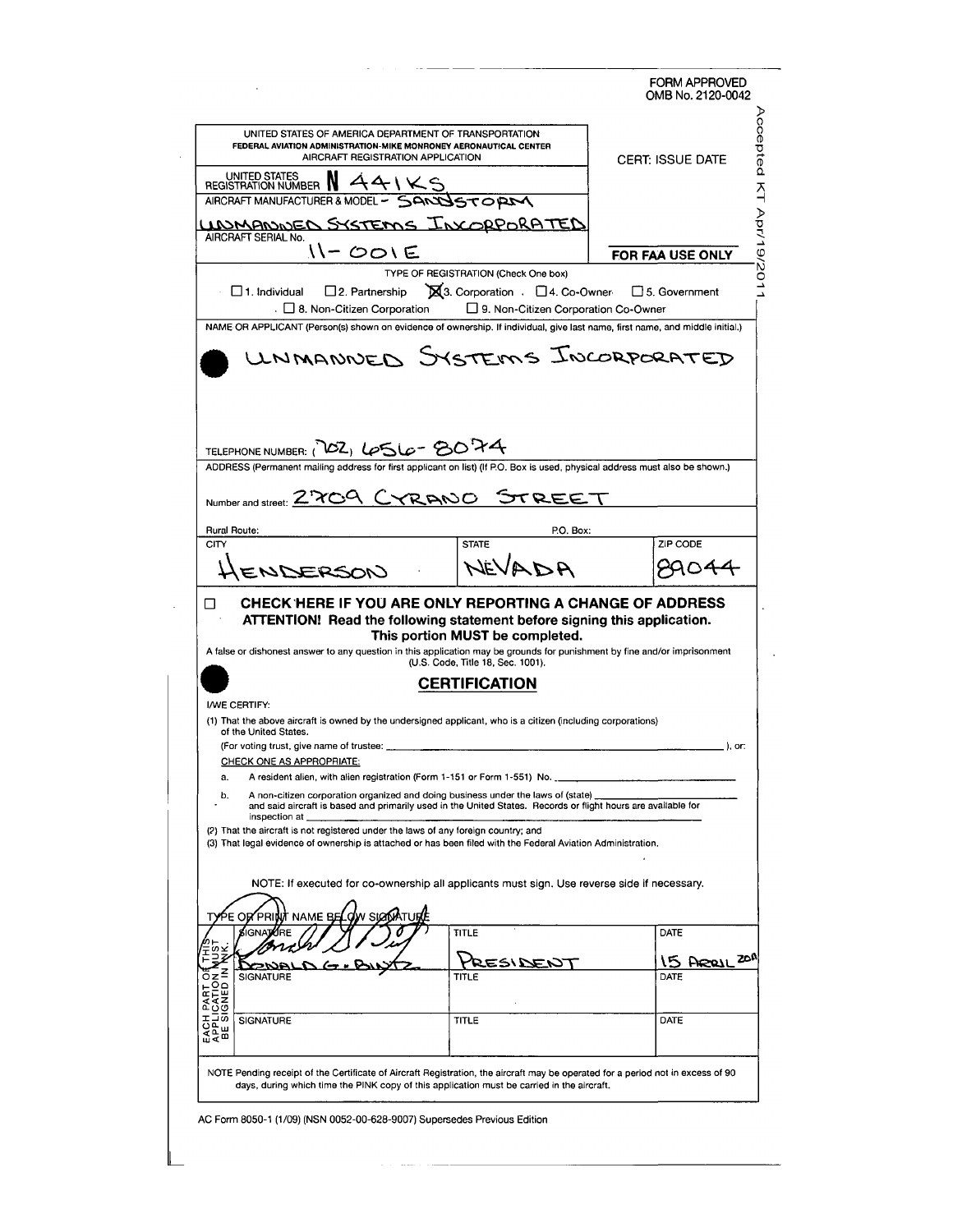$\label{eq:2.1} \frac{1}{\sqrt{2\pi}}\int_{\mathbb{R}^3}\frac{1}{\sqrt{2\pi}}\int_{\mathbb{R}^3}\frac{1}{\sqrt{2\pi}}\int_{\mathbb{R}^3}\frac{1}{\sqrt{2\pi}}\int_{\mathbb{R}^3}\frac{1}{\sqrt{2\pi}}\int_{\mathbb{R}^3}\frac{1}{\sqrt{2\pi}}\frac{1}{\sqrt{2\pi}}\int_{\mathbb{R}^3}\frac{1}{\sqrt{2\pi}}\frac{1}{\sqrt{2\pi}}\frac{1}{\sqrt{2\pi}}\frac{1}{\sqrt{2\pi}}\frac{1}{\sqrt{2\pi}}\$ 

 $\label{eq:2.1} \frac{1}{\sqrt{2}}\sum_{i=1}^n\frac{1}{\sqrt{2}}\left(\frac{1}{\sqrt{2}}\right)^2\left(\frac{1}{\sqrt{2}}\right)^2\left(\frac{1}{\sqrt{2}}\right)^2.$  $\label{eq:2.1} \frac{1}{\sqrt{2\pi}}\left(\frac{1}{\sqrt{2\pi}}\right)^{2} \left(\frac{1}{\sqrt{2\pi}}\right)^{2} \left(\frac{1}{\sqrt{2\pi}}\right)^{2} \left(\frac{1}{\sqrt{2\pi}}\right)^{2} \left(\frac{1}{\sqrt{2\pi}}\right)^{2} \left(\frac{1}{\sqrt{2\pi}}\right)^{2} \left(\frac{1}{\sqrt{2\pi}}\right)^{2} \left(\frac{1}{\sqrt{2\pi}}\right)^{2} \left(\frac{1}{\sqrt{2\pi}}\right)^{2} \left(\frac{1}{\sqrt{2\pi}}\right)^{2$  $\mathcal{A}^{\mathcal{A}}$  and  $\mathcal{A}^{\mathcal{A}}$  are  $\mathcal{A}^{\mathcal{A}}$  . In the contribution of  $\mathcal{A}^{\mathcal{A}}$  $\frac{1}{\sqrt{2}}$  ,  $\frac{1}{\sqrt{2}}$  ,  $\frac{1}{\sqrt{2}}$  ,  $\frac{1}{\sqrt{2}}$ 

 $\label{eq:2.1} \frac{1}{2} \int_{\mathbb{R}^3} \frac{1}{\sqrt{2}} \left( \frac{1}{\sqrt{2}} \frac{1}{\sqrt{2}} \frac{1}{\sqrt{2}} \frac{1}{\sqrt{2}} \frac{1}{\sqrt{2}} \frac{1}{\sqrt{2}} \frac{1}{\sqrt{2}} \frac{1}{\sqrt{2}} \frac{1}{\sqrt{2}} \frac{1}{\sqrt{2}} \frac{1}{\sqrt{2}} \frac{1}{\sqrt{2}} \frac{1}{\sqrt{2}} \frac{1}{\sqrt{2}} \frac{1}{\sqrt{2}} \frac{1}{\sqrt{2}} \frac{1}{\sqrt{2}} \frac{1}{\sqrt{2$ 

 $\mathcal{A}_\bullet$  $\label{eq:2.1} \frac{1}{\sqrt{2\pi}}\int_{\mathbb{R}^3}\frac{1}{\sqrt{2\pi}}\left(\frac{1}{\sqrt{2\pi}}\right)^2\frac{1}{\sqrt{2\pi}}\int_{\mathbb{R}^3}\frac{1}{\sqrt{2\pi}}\frac{1}{\sqrt{2\pi}}\frac{1}{\sqrt{2\pi}}\frac{1}{\sqrt{2\pi}}\frac{1}{\sqrt{2\pi}}\frac{1}{\sqrt{2\pi}}\frac{1}{\sqrt{2\pi}}\frac{1}{\sqrt{2\pi}}\frac{1}{\sqrt{2\pi}}\frac{1}{\sqrt{2\pi}}\frac{1}{\sqrt{2\pi}}\frac{$  $\label{eq:2.1} \mathcal{L}(\mathcal{L}^{\text{max}}_{\mathcal{L}}(\mathcal{L}^{\text{max}}_{\mathcal{L}})) \leq \mathcal{L}(\mathcal{L}^{\text{max}}_{\mathcal{L}}(\mathcal{L}^{\text{max}}_{\mathcal{L}}))$  $\mathcal{L}^{\text{max}}_{\text{max}}$ 

 $\mathcal{L}^{\text{max}}_{\text{max}}$  , where  $\mathcal{L}^{\text{max}}_{\text{max}}$  $\mathcal{L}^{\text{max}}_{\text{max}}$  , where  $\mathcal{L}^{\text{max}}_{\text{max}}$ 

 $\sim$  $\frac{1}{2}$ 

 $\mathcal{L}_{\text{max}}$ 

 $\sim$   $\sim$ 

 $\sim$   $\mu$ 

 $\mathcal{L}^{\text{max}}_{\text{max}}$  and  $\mathcal{L}^{\text{max}}_{\text{max}}$ 

 $\sim 10$ VWOHVTXO  $\mathcal{L}% _{0}=\mathcal{L}_{\mathrm{CL}}\otimes\mathcal{L}_{\mathrm{CL}}$ 

OKLAHOMA CITY  $\mathcal{L}^{\text{max}}$  and  $\mathcal{L}^{\text{max}}$ 42 S M9 81 A9A 1102 AIRCRAFT REGISTRATION BR AAR HIIW OBJIR

 $\label{eq:2} \mathcal{L}^{\text{max}}_{\text{max}} = \mathcal{L}^{\text{max}}_{\text{max}} \left( \mathcal{L}^{\text{max}}_{\text{max}} \right)$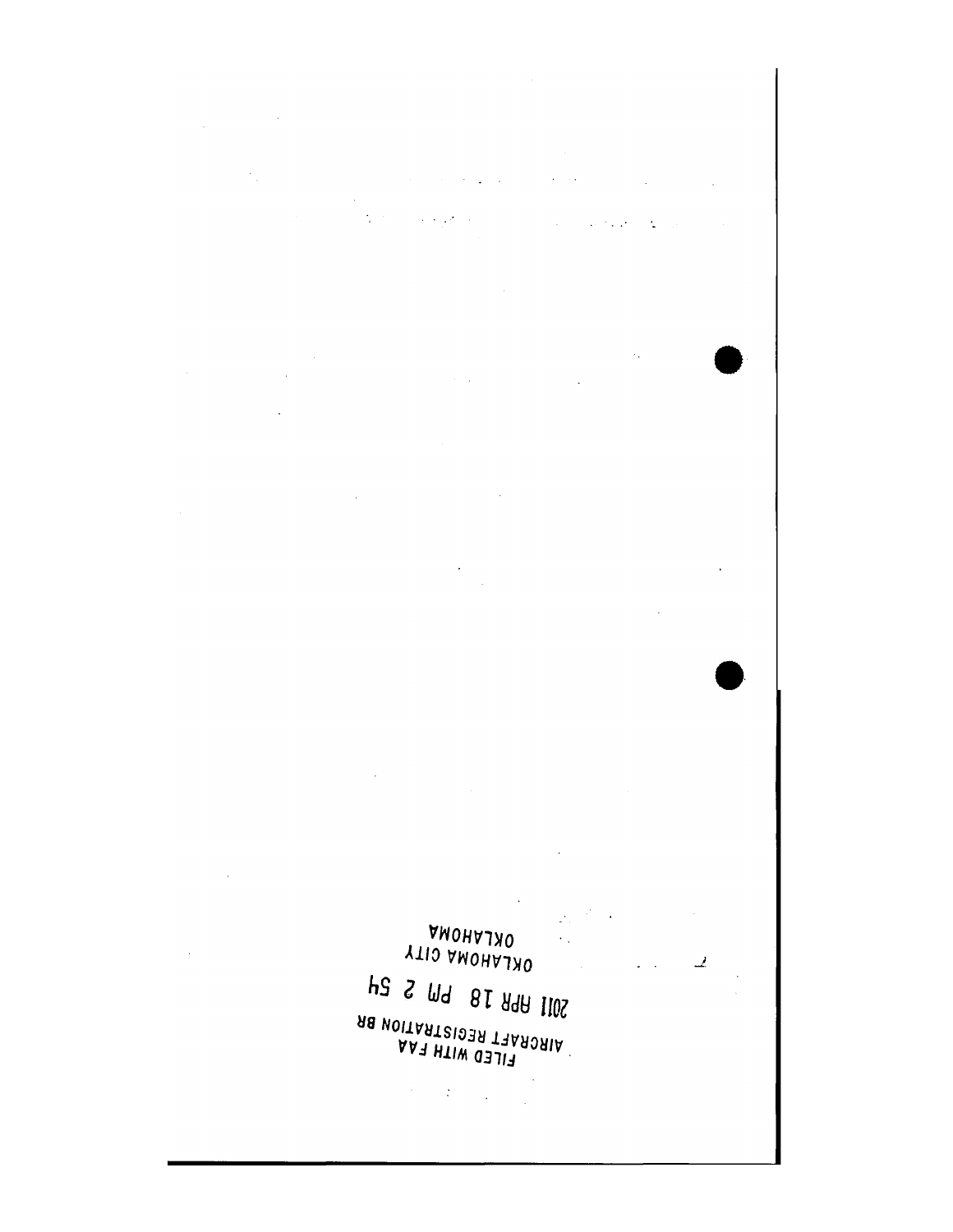### DOCUMENT LEVEL ANNOTATIONS

Cert copy #5338 ffr 4/5/11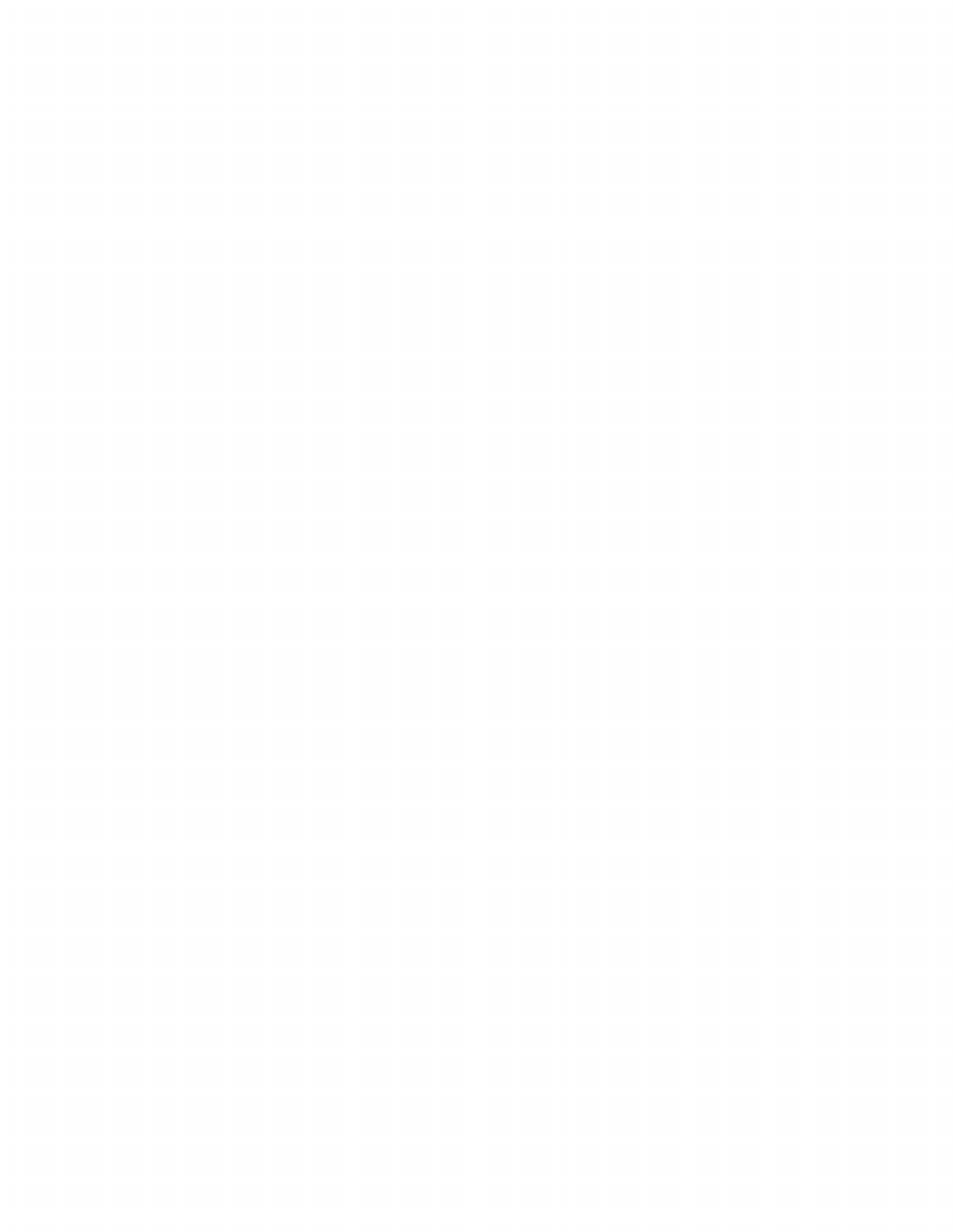Paperwork Reduction Act Statement: The information collected on this form is necessary to ensure applicant eligibility. The information is used to<br>determine that the applicant meets the necessary qualifications as owner of valid OMB control number. **OMB 2120-0042.** 

Comments covering the accuracy of this burden and suggestions for reducing the burden should be directed to the FAA at 800 Independence Avenue SW,<br>Washington, DC 20591. ATTN: Information Collection Clearance Officer, AE

## **AFFIDAVIT OF OWNERSHIP FOR AMATEUR-BUILT AND OTHER NON-TYPE CERTIFICATED AIRCRAFT**

**(does not include light-sport)** 

| <b>N441KS</b><br>U.S. Identification                                                                                                                                                                                                                                                                                                                                                                                                                                                                                         |            |               |                                      |          |                                                                                                      |
|------------------------------------------------------------------------------------------------------------------------------------------------------------------------------------------------------------------------------------------------------------------------------------------------------------------------------------------------------------------------------------------------------------------------------------------------------------------------------------------------------------------------------|------------|---------------|--------------------------------------|----------|------------------------------------------------------------------------------------------------------|
| Name of Amateur / Non TC'd builder                                                                                                                                                                                                                                                                                                                                                                                                                                                                                           |            |               | <b>Unmanned Systems Incorporated</b> |          |                                                                                                      |
| Sandstorm<br>Model                                                                                                                                                                                                                                                                                                                                                                                                                                                                                                           |            | Serial Number | 11-001E                              |          |                                                                                                      |
| Class (airplane, rotorcraft, glider, weight shift<br>control, powered-parachute, etc.)                                                                                                                                                                                                                                                                                                                                                                                                                                       |            |               | <b>Unmanned Aerial Vehicle</b>       |          |                                                                                                      |
| Type of Engine Installed (reciprocating, turboprop, 2 or 4 cycle, electric, etc.)                                                                                                                                                                                                                                                                                                                                                                                                                                            |            |               |                                      | Electric |                                                                                                      |
| Manufacturer, Model and Serial Number of each Engine Installed                                                                                                                                                                                                                                                                                                                                                                                                                                                               |            |               | Hacker A60-18L                       |          |                                                                                                      |
|                                                                                                                                                                                                                                                                                                                                                                                                                                                                                                                              |            |               | Number of Engines Installed          |          |                                                                                                      |
| Land<br>Built for Land or Sea Operation                                                                                                                                                                                                                                                                                                                                                                                                                                                                                      |            |               | Number of Seats 0                    |          |                                                                                                      |
| <b>MUST CHECK ONE</b>                                                                                                                                                                                                                                                                                                                                                                                                                                                                                                        |            |               |                                      |          |                                                                                                      |
| More than 50% of the above-described aircraft was built from miscellaneous parts and I am the owner. (This option is for aircraft<br>eligible for amateur-built certification.)                                                                                                                                                                                                                                                                                                                                              |            |               |                                      |          |                                                                                                      |
| More than 50% of the above-described aircraft was built from a kit (prefabricated parts) and I am the owner. The bill of sale from<br>the kit manufacturer is attached. (This option is for aircraft eligible for amateur-built certification.)                                                                                                                                                                                                                                                                              |            |               |                                      |          |                                                                                                      |
| I certify that the above-described aircraft is a newly built non-type certificated aircraft and is not currently registered in another<br>country. (This option is for aircraft eligible for experimental certification other than amateur-built.)                                                                                                                                                                                                                                                                           |            |               |                                      |          |                                                                                                      |
| I certify that the above-described aircraft is a previously built (used) non-type certificated aircraft and is not currently registered in<br>another country. (This option is for aircraft eligible for experimental certification other than amateur-built certification.)<br>Evidence of ownership from the aircraft builder through any intervening owners is attached (chain of ownership).<br>Unable to obtain complete chain of ownership. Statement as to ownership history and whereabouts of aircraft is attached. |            |               |                                      |          |                                                                                                      |
| Unmanged Systems/incorporated<br>Name of Owner:                                                                                                                                                                                                                                                                                                                                                                                                                                                                              |            |               |                                      |          |                                                                                                      |
| Signature of Owner:                                                                                                                                                                                                                                                                                                                                                                                                                                                                                                          |            |               | Title of Signer<br>(If Appropriate): |          | President                                                                                            |
| 2709 Cyrano Street<br>Address:                                                                                                                                                                                                                                                                                                                                                                                                                                                                                               |            |               |                                      |          |                                                                                                      |
| Henderson<br>City:                                                                                                                                                                                                                                                                                                                                                                                                                                                                                                           | State:     | Nevada        |                                      | Zip:     | 89044                                                                                                |
| Telephone: 702-656-8074                                                                                                                                                                                                                                                                                                                                                                                                                                                                                                      |            |               |                                      |          |                                                                                                      |
| Notary Public:                                                                                                                                                                                                                                                                                                                                                                                                                                                                                                               |            |               |                                      |          |                                                                                                      |
| State of:                                                                                                                                                                                                                                                                                                                                                                                                                                                                                                                    | County of: |               |                                      |          |                                                                                                      |
| Subscribed and sworn to before me this                                                                                                                                                                                                                                                                                                                                                                                                                                                                                       | TН         |               | aay or                               |          | 20I I<br>$v_{\prime\prime}$                                                                          |
| My Commission Expires.                                                                                                                                                                                                                                                                                                                                                                                                                                                                                                       |            |               |                                      |          |                                                                                                      |
| (Signature/of Notary Public)                                                                                                                                                                                                                                                                                                                                                                                                                                                                                                 |            |               |                                      |          |                                                                                                      |
|                                                                                                                                                                                                                                                                                                                                                                                                                                                                                                                              |            |               |                                      |          | LIZABETH A. CLARK<br>Notary Public State of Nevadas<br>No. 10-1738-1<br>My Apot. Exp. April 15, 2014 |

AC Form 8050-88 (09/10) Supersedes Previous Editions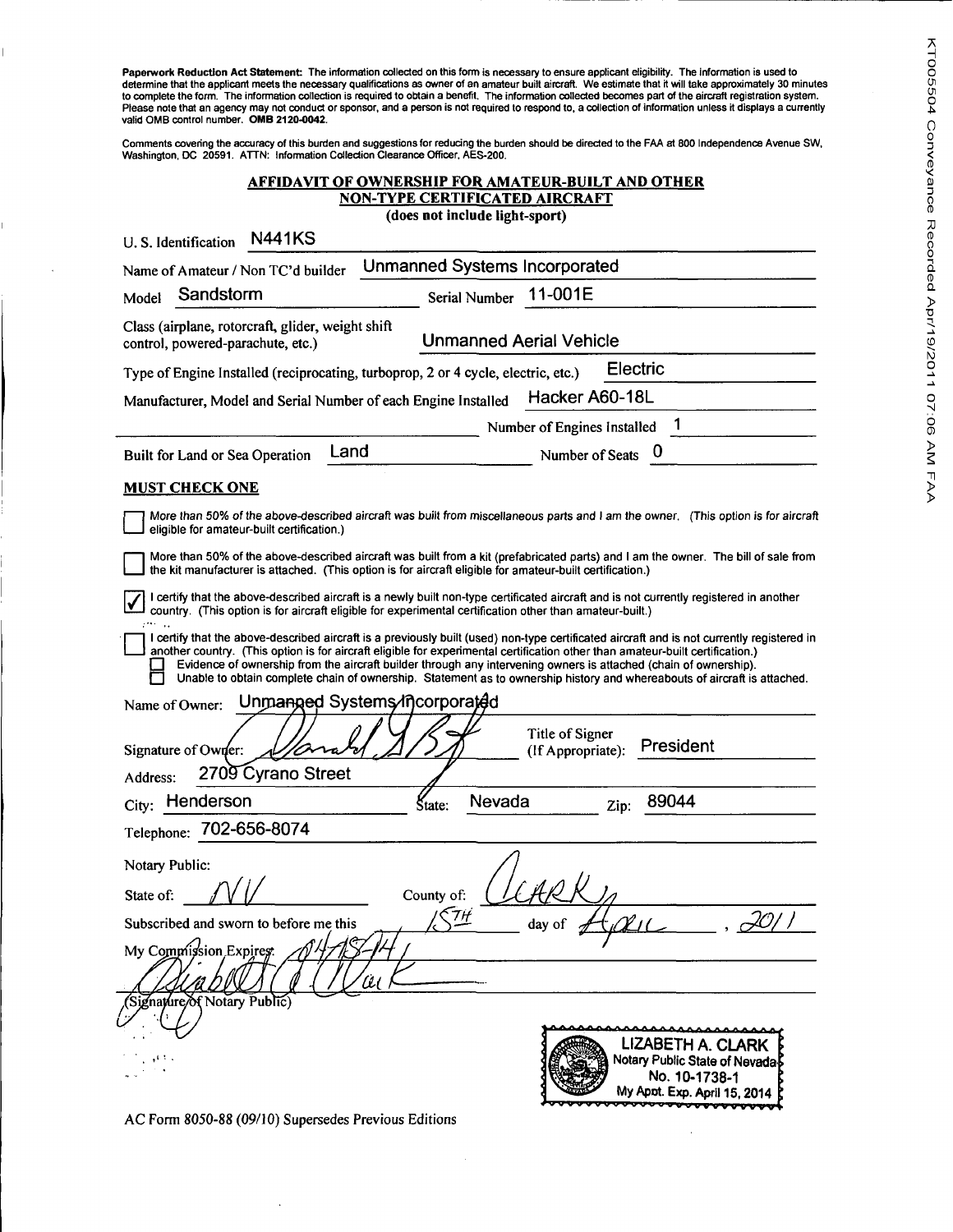# FILED WITH FAA AIRCRAFT REGISTRATION BR

 $\mathcal{L}^{\mathcal{A}}$  and the set of the set of the set of the set of the set of the set of the set of the set of the set of the set of the set of the set of the set of the set of the set of the set of the set of the set of the

 $\mathcal{L}(\mathcal{A})$ 

 $\sim 10$ 

• 2011 RPR 18 PH 2 SH  $\epsilon_{\rm{max}}$ an<br>Transfer .OKLAHOMA.CITY . OKLAHOMA

 $\bar{L}$ 

 $\mathcal{L}^{\mathcal{L}}(\mathcal{L}^{\mathcal{L}})$  and  $\mathcal{L}^{\mathcal{L}}(\mathcal{L}^{\mathcal{L}})$  . The contribution of  $\mathcal{L}^{\mathcal{L}}$ 

 $\mathcal{L}_{\text{max}}$  and  $\mathcal{L}_{\text{max}}$  are the set of the set of the set of the set of  $\mathcal{L}_{\text{max}}$ 

in a

 $\mathcal{L}$ 

 $\sim 10$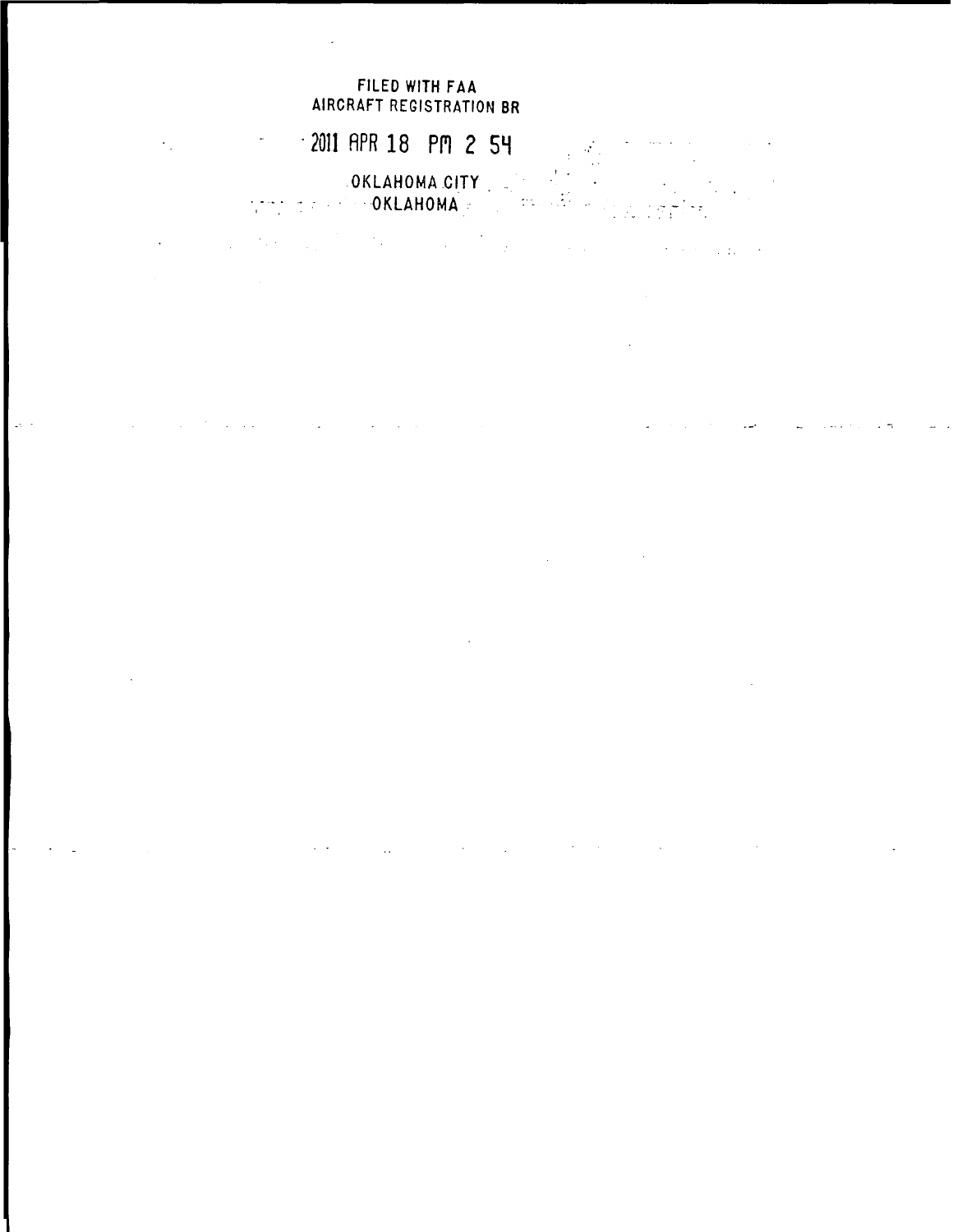### DOCUMENT LEVEL ANNOTATIONS

Dup #5337 ffr 4/5/11

#110950842506 \$5.00 4/5/11